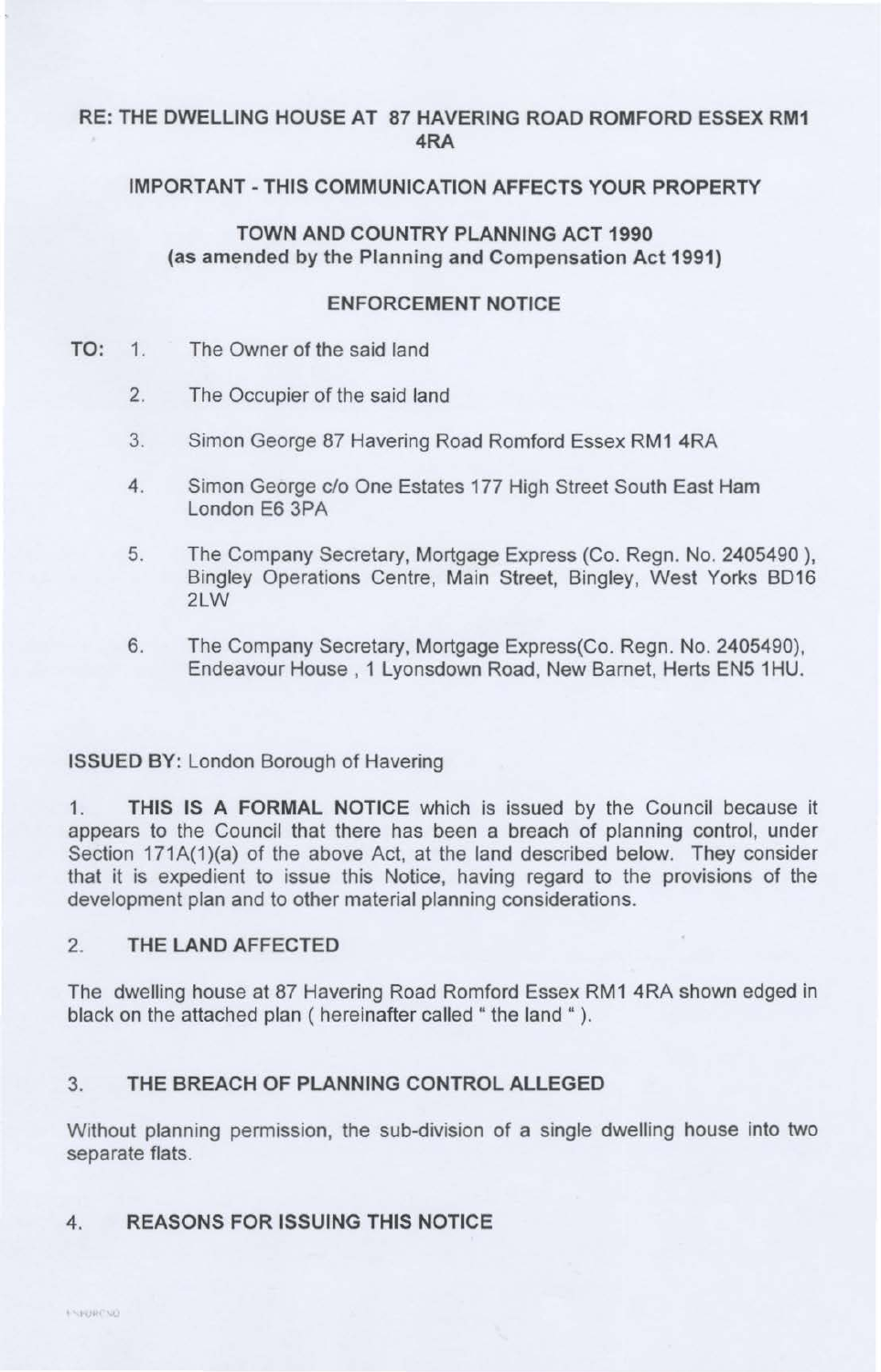It appears to the Council that the above breach of planning control has occurred within the last four years. The unauthorised development as flats materially prejudices the living conditions for adjoining residents, resulting from intensified noise and disturbance through the party wall. In the absence of any formal application for planning permission or evidence of noise mitigation, this is contrary to the objectives of the saved policy HSG7 of the Unitary Development Plan and DC61 of the Core Strategy and Development Control Policies Submission Development Plan Document. Similarly the absence of formal parking arrangements, commensurate with the intensified occupation of the building, is judged to be contrary to the objectives of Policies DC61, DC2, DC33, and Annex 5 of the Local Development Framework.

The Council do not consider that planning permission should be given, because planning conditions could not mitigate the adverse impact of the development..

## 5. **WHAT YOU ARE REQUIRED TO DO**

(i) Return the building to a single dwelling house

Time for compliance: 3 months from the effective date of this notice.

(ii) Remove all materials ( including building materials ), equipment, Installations, and constructions ( including internal partitions ), brought onto the land in association with the unauthorised conversion

Time for compliance: 3months from the effective date of this notice

(iii Remove all rubble, machinery, apparatus, equipment brought onto the land in association with the unauthorised conversion and resulting from compliance with requirements (i) and (ii) above

Time for compliance: 3 months from the effective date of this notice.

#### 6. **WHEN THIS NOTICE TAKES EFFECT**

This Notice takes effect on 20<sup>th</sup> April 2009 unless an appeal is made against it beforehand

Dated:

Authorised Officer

Signed:

on behalf of London Borough of Havering Town Hall Main Road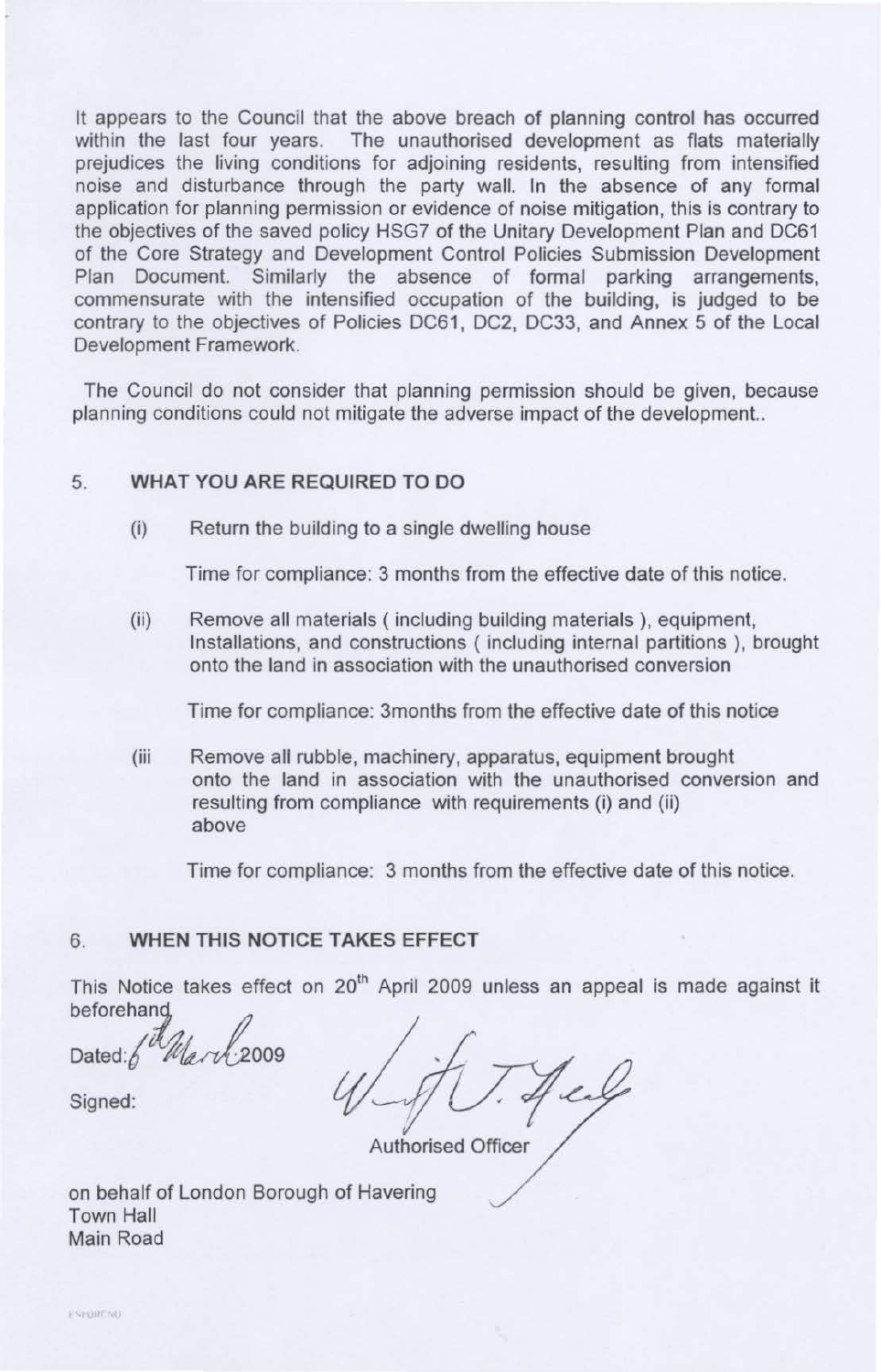#### Romford RM1 380

.;

#### YOUR RIGHT OF APPEAL

You can appeal against this Enforcement Notice to the Secretary of State by 20<sup>th</sup> April 2009. Further details are given on the information sheet from the Planning Inspectorate which accompanies this Notice. The enclosed booklet "Enforcement Appeals - A guide to procedure" also sets out your rights.

### WHAT HAPPENS IF YOU DO NOT APPEAL

If you do not appeal against this Enforcement Notice, it will take effect on 20<sup>th</sup> April 2009 and you must then ensure that the required steps for complying with it, for which you may be held responsible, are taken within the period specified in the Notice.

FAILURE TO COMPLY WITH AN ENFORCEMENT NOTICE WHICH HAS TAKEN EFFECT CAN RESULT IN PROSECUTION AND/OR REMEDIAL ACTION BY THE COUNCIL.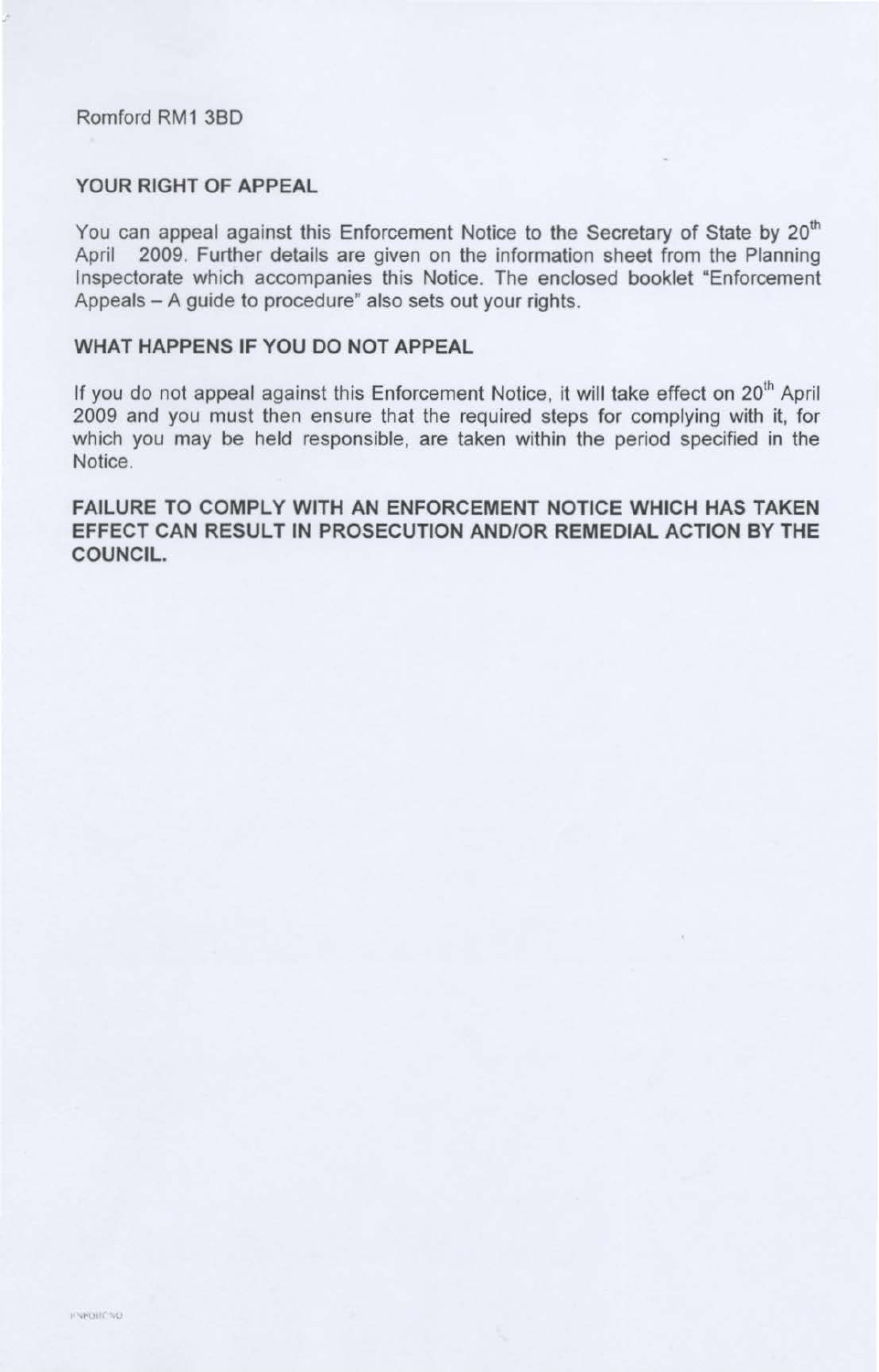### **EXPLANATORY NOTES**

#### **STATUTORY PROVISIONS**

A copy of Sections 171A, 1718 and 172 to 177 of the Town and Country Planning Act 1990 (as amended) is enclosed with this Notice.

#### **YOUR RIGHT OF APPEAL**

You can appeal against this Notice, but any appeal must be in writing and received, or posted (with the postage paid and properly addressed) in time to be received in the ordinary course of the post, by the Secretary of State before 20<sup>th</sup> April 2009.

If you intend to appeal this Notice you should follow instructions given on the information sheet from the Planning Inspectorate which accompanies this Notice.

#### **GROUNDS OF APPEAL**

Under section 174 of the Town and Country Planning Act 1990 (as amended) you may appeal on one or more of the following grounds :-

- (a) that, in respect of any breach of planning control which may be constituted by the matters stated in the notice, planning permission ought to be granted or, as the case may be, the condition or limitation concerned ought to be discharged;
- (b) that those matters have not occurred;
- (c) that those matters (if they occurred) do not constitute a breach of planning control;
- (d) that, at the date when the notice was issued, no enforcement action could be taken in respect of any breach of planning control which may be constituted by those matters;
- (e) that copies of the enforcement notice were not served as required by section 172;
- (f) that the steps required by the notice to be taken, or the activities required by the notice to cease, exceed what is necessary to remedy any breach of planning control which may be constituted by those matters or, as the case may be, to remedy any injury to amenity which has been caused by any such breach;
- (g) that any period specified in the notice in accordance with section 173(9) falls short of what should reasonably be allowed.

Not all these grounds may be relevant to you.

#### **PLANNING APPLICATION FEE**

Should wish to appeal on ground (a) - that planning permission should be granted for the unauthorised development - then a fee of £335 is payable both to the Secretary of State and to the Council, making the total fees payable £770. If the fees are not paid then that ground of appeal will not be valid.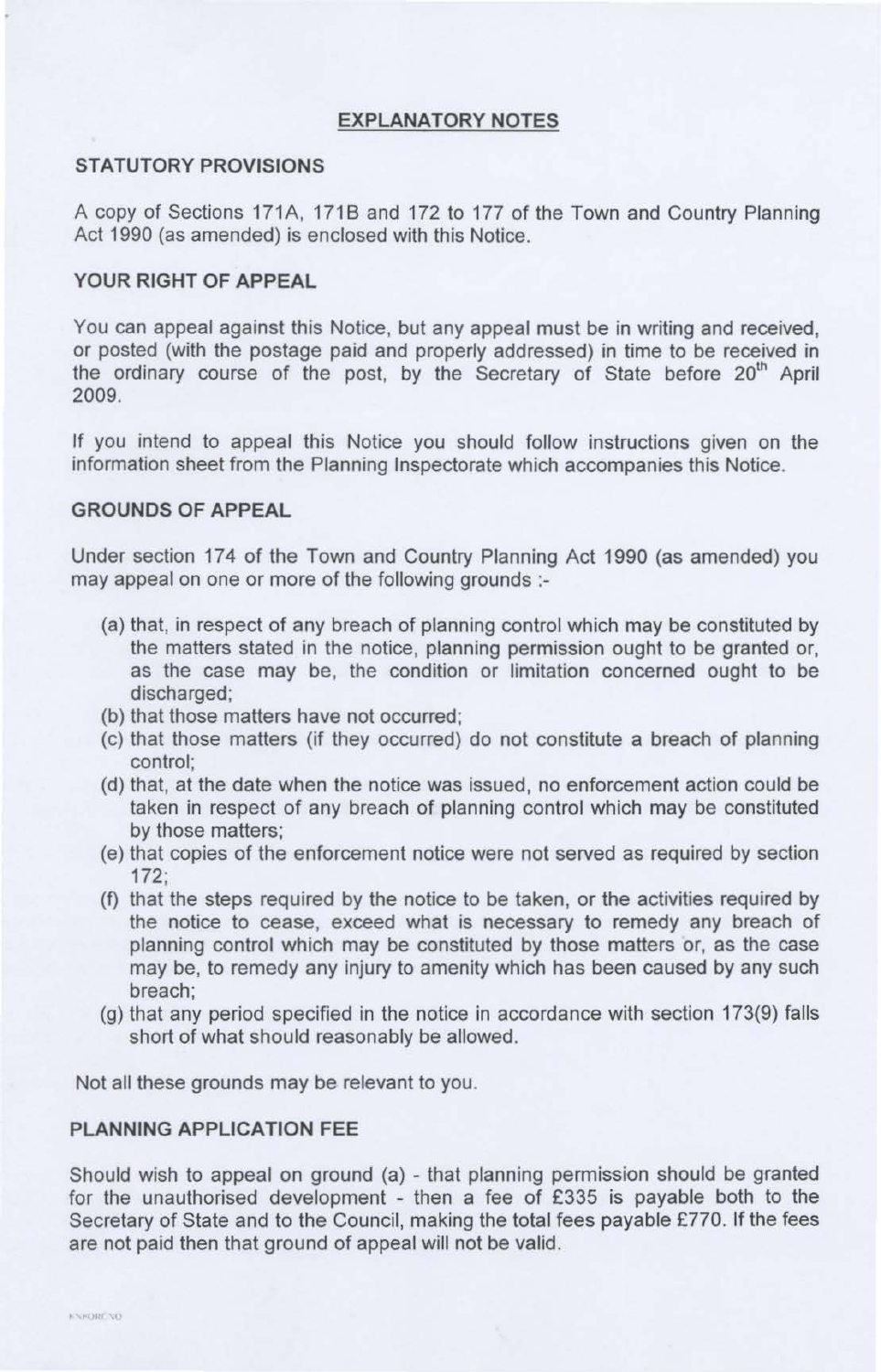### **STATEMENT ON GROUNDS OF APPEAL**

You must submit to the Secretary of State, either when giving notice of appeal or within 14 days from the date on which the Secretary of State sends a notice so requiring , a statement in writing specifying the grounds on which you are appealing against the enforcement notice and stating briefly the facts on which you propose to rely in support of each of those grounds.

## **RECIPIENTS OF THE ENFORCEMENT NOTICE**

The names and addresses of all the persons on whom the Enforcement Notice has been served are:

- 1. The Owner of the said land
- 2. The Occupier of the said land
- 3. Simon George 87 Havering Road Romford Essex RM1 4RA
- 4. Simon George c/o One Estates 177 High Street South East Ham London E6 3PA
- 5. The Company Secretary, Mortgage Express(Co. Regn. No. 2405490), Bingley Operations Centre, Main Street, Bingley, West Yorks BD16 2LW.
- 6. The Company Secretary, Mortgage Express(Co. Regn. No. 2405490), Endeavour House, 1 Lyonsdown, Road, New Barnet, Herts EN5 1 HU.